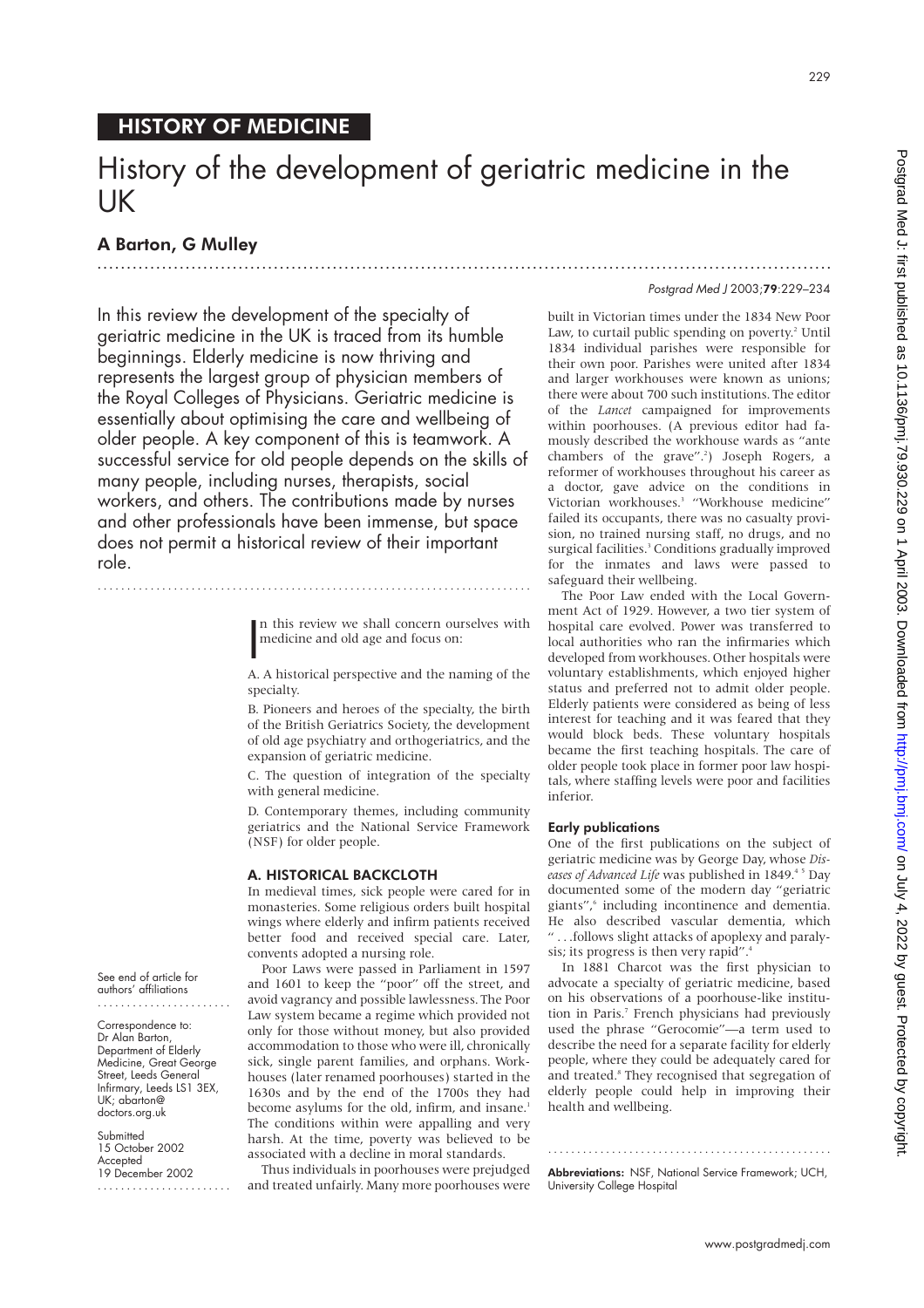#### Box 1: Warren's classification of the chronic aged  $sick<sup>11</sup>$

- Chronic up-patients (that is, out of bed).
- Chronic continent bedridden patients.
- Chronic incontinent patients.
- Senile, quietly confused, but not noisy or annoying others.
- Senile dements—requiring segregation from other patients.

The word "geriatrics" comes from two Greek words; "*iatros*", a healer and "*geros*", an old man. Nascher, a Viennese immigrant to the US, first used the word geriatrics in 1909.9 His seminal paper not only was the first to name the specialty, but also considered the need for a separate specialty to deal with the problems of "senility". He used the analogy of medicine of childhood, which had been "assigned to a special branch of medicine" and suggested that geriatrics should be considered in a similar fashion. Nascher also focused on drug prescribing and warned of the harmful effects that medications (such as antidepressants) could have on the ageing heart. He also described the symptoms and mode of death in older people with pneumonia.

Though our specialty was first conceived and named in the US, it was in the UK that geriatric medicine was born over 30 years later.

# B. PIONEERS OF GERIATRIC MEDICINE IN THE UK Marjory Warren (1897–1960)

The "mother of geriatrics", Warren was the most influential pioneering geriatrician. Few physicians were interested in looking after older people at the beginning of the 20th century. This situation changed after the appointment of Marjory Warren as assistant medical officer at the West Middlesex Hospital in 1926.<sup>10</sup> In 1935, when the nearby Poor Law Infirmary was integrated into her own place of work, she was given the responsibility of caring for 714 chronically ill patients, many of them elderly.

She created the first geriatric unit in the UK. She systematically examined every new patient. Having separated the sick from the healthy, the old from the young, she instituted medical treatment and rehabilitation. Discharges were planned—an innovation at that time. As a result of her work, she reduced her number of chronic beds to 240 with a turnover three times the previous rate, and gave the unwanted beds to chest physicians for treating tuberculosis patients.

Simple measures were used to improve the hospital environment for patients and staff. The wards were repainted. New brightly coloured bed linen and curtains were installed. Lockers for individual patients were acquired, and for the first time patients were encouraged to get out of bed and walk. She attracted the attention of a health minister, who visited her department after her discharge rate reached 25%.

Marjory Warren published 27 scientific papers on her approaches to rehabilitation in the 1940s and 1950s. These included her ideas on rehabilitation of disabled elderly people, especially stroke patients and amputees. In her two most important publications, she described her approach to the management and classification of chronically sick older people (box 1).11 12 She strongly believed that elderly people with these conditions should be segregated from chronically sick patients of other ages, and treated in a separate geriatric assessment unit within the general hospital. This model of care would offer sick older people the best chance of diagnosis and treatment. In addition, their chances of discharge would be optimised. Warren echoed Charcot's call for a specialty of geriatrics.<sup>12</sup> This would "stimulate better work and initiate research". She also requested a change in the attitude of all medical and nursing staff towards elderly patients.

As well as being a pioneer of rehabilitation, Marjory Warren was a gifted teacher. She educated junior medical staff and consultant colleagues and she took a keen interest in the education of nursing staff. Many of her ideas remain central to the practice of modern geriatric medicine.

# Joseph Sheldon (1893–1972)

Sheldon was the father of community geriatric medicine.<sup>13</sup> <sup>14</sup> He was a consultant at the Royal Hospital in Wolverhampton, where his interest in elderly people was prompted by an outbreak of food poisoning.

Sheldon observed many of the problems facing elderly people at home. He realised the importance of good self care, continence, hearing, and footwear. Of particular importance was his recognition of mobility problems: he documented that 11% of elderly people were housebound. Sheldon recommended home physiotherapy. This would eventually be recognised as standard treatment. He advocated falls prevention strategies, such as adequate lighting at home and the benefits of stair rails.

#### Norman Exton-Smith (1920–90) and Lord Amulree (1900–83)

An exceptional pioneering clinical scientist and researcher, Exton-Smith worked at University College Hospital (UCH) London, under the supervision of Lord Amulree.<sup>15</sup> UCH was for a long time the only London teaching hospital involved with the development of geriatrics. Amulree had previously worked at UCH, but in 1936 had become a civil servant at the Ministry for Health. His influence in the House of Lords proved useful in improving conditions for chronic sick patients for whom he cared deeply. With the inception of the National Health Service he wanted their care transferred from local authority control. This occurred in 1948. Following his consultant appointment, and inspired by the work of Marjory Warren, he set about improving the plight of elderly disabled patients, and also changing the drab wards of St Pancras Hospital (a part of UCH). His work with Exton-Smith was a huge success. Beds were made available as a result of hospital discharges. Elderly services expanded and UCH attracted some of the brightest and keenest junior doctors.

Both Amulree and Exton-Smith were proponents of continuing (that is, long term) care of older people and of home assessment visits (not requested by a general practitioner, undertaken by the geriatrician before hospital admission, and without remuneration).<sup>16-20</sup> Amulree was present at the inaugural meeting of the British Geriatrics Society and was the first president, a post he held with merit for 25 years.

Exton-Smith also worked with Doreen Norton, who later became the first professor of gerontological nursing. Exton-Smith developed geriatric research and published extensively. He became the first professor of the specialty in London at UCH in 1973. A particular interest was pressure sores (he pioneered pressure mattresses and was involved in the design of the modern Ripple Mattress).<sup>21</sup> Other research interests included temperature regulation, the autonomic nervous system, nutrition, and osteomalacia.<sup>22–25</sup> His interest in cognitive impairment resulted in the establishment of one of the first memory clinics.<sup>26</sup>

#### George Adams (1916–)

Another outstanding academic pioneer, he was the first geriatrician to teach geriatric medicine to undergraduates.<sup>27</sup> He worked as houseman for Professor Thomson in Belfast's Royal Victoria Hospital and was inspired by his chief's compassion for patients on the chronic sick wards in the Poor Law infirmaries. He attended the first meeting of the Medical Society for the Care of the Elderly, later renamed the British Geriatrics Society. He met Marjory Warren and attended one of her ward rounds. After returning to Belfast, he wrote, "she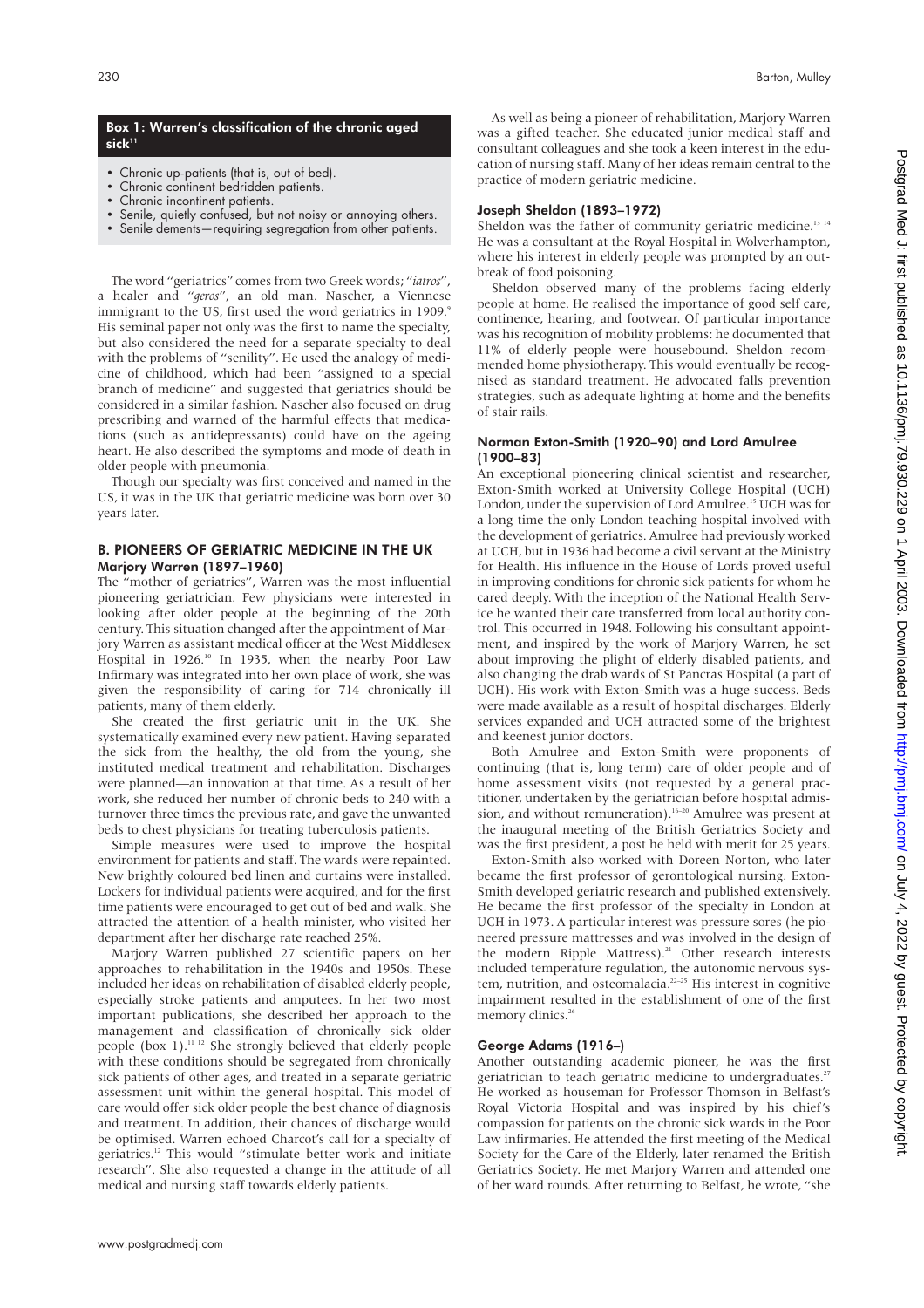#### Box 2: People present at the inaugural meeting of the Medical Society for the Care of the Elderly (later the British Geriatrics Society)

- Lord Amulree: member of the Ministry for Health. First president of the British Geriatrics Society, a position held for 25 years. He developed the geriatric unit at St Pancras Hospital in London (see text).
- Eric Brooke: physician superintendent at St Helier's Hospital, Carshalton, and later consultant geriatrician, Southampton. Originator of domiciliary assessment and pioneer of outpatient rehabilitation.
- Alfred Mitchell: physician superintendent of St John's Hospital, London.
- Lawrence Sturdee: senior medical officer at the Ministry for Health who chaired the first meeting. Major interest in public assistance institutions.
- Thomas Wilson: deputy superintendent of St John's Hospital. First treasurer of the British Geriatrics Society and became the first consultant geriatrician (in Cornwall) appointed to the NHS.
- George Adams (see text).
- Lionel Cosin (see text).
- Trevor Howell (see text).
- Marjory Warren (see text).

gave me a practical illustration of what we might one day hope to achieve with the human wreckage in the overcrowded wards of the City Hospital".

Adams later opened the first purpose-built elderly rehabilitation unit in the UK, Wakehurst House at Belfast City Hospital. He published widely, his particular research and clinical interests being cerebrovascular disease and disability. He was appointed to the chair of geriatrics in Belfast in 1971, only the second geriatrician at that time to occupy such a position, and served as president of the British Geriatrics Society.

#### Birth of the British Geriatrics Society

Trevor Howell was originally a general practitioner whose interest in elderly medicine was stimulated after he became responsible for the Chelsea pensioners. He was appointed consultant physician at Battersea and subsequently opened one of the first geriatric units there.28–30 In 1947 he called a meeting to bring together physicians and an orthopaedic surgeon (Lionel Cosin), who all had a special interest in older people. They had skills in rehabilitation, incontinence management, and domiciliary assessment (box 2).

The meeting was the first of the Medical Society for the Care of the Elderly. Nascher's term "geriatrics" was revived in 1959, when the society was renamed the British Geriatrics Society to emphasise the scientific basis of elderly medicine.

This meeting was to begin a revolution in the delivery of elderly care services. These pioneers persuaded the Minister of Health to appoint more geriatricians as part of the hospital consultant expansion of the new NHS. Following Marjory Warren's example, frail or disabled patients were to be under the care of a geriatrician and comprehensively assessed by an interdisciplinary team. Those who recovered were discharged home; those who were frail but did not require 24 hour nursing care went to long stay annexes. Patients previously thought to be "senile" or disabled were reassessed, and often found to have modifiable organic disease; many could be rehabilitated. As more older patients returned home, there was more space on the wards, which were repainted and upgraded.

#### Development of orthogeriatrics

Two orthopaedic surgeons merit particular attention: Cosin and Devas, and one physician, Bobby Irvine.

Lionel Cosin was the originator of the geriatric day hospital,<sup>31</sup> and also a pioneer of orthogeriatrics and rehabilita-

tion. He trained as a general surgeon, but had a genius for rehabilitation. Initially he worked at Orsett in Essex in 1940, where he operated on war casualties. He also took over responsibility for 300 chronic sick beds. Cosin started admitting patients who were thought to require permanent care as a result of femoral neck fracture. Having operated on them, he started early rehabilitation with the help of a physiotherapist, and many were discharged. Cosin moved to Oxford where he developed the first purpose-built geriatric day hospital (essentially a hospital without beds) which opened in 1957.32 Cosin recognised the need to get older people back to their own homes. In the day hospital they could continue to have multidisciplinary assessment, medical treatment, and rehabilitation. The objectives of geriatric day hospitals were later defined by Brocklehurst and Tucker.<sup>33 34</sup> These included medical and nursing care, rehabilitation, social and recreational activities, and relief of caregivers.

Michael Devas was appointed orthopaedics consultant in Hastings in 1957. He regarded himself as a "humble carpenter" and needed "physicians to tell him what was wrong with the patients".<sup>35</sup> He collaborated with his colleague Bobby Irvine, a consultant geriatrician, on combined physician-surgeon ward rounds. In so doing, they created world renowned orthogeriatric liaison in Hastings.<sup>36</sup> 37 Devas recommended early operation for even the frailest elderly patients, and encouraged early rehabilitation.<sup>38</sup> This approach ensured that many of these patients would eventually walk and return home to independence. He stated that "the first step in rehabilitation is the first step".<sup>35</sup> Another of his clinical interests was the rehabilitation of elderly amputees.<sup>39</sup> By emphasising the significance of orthogeriatric rehabilitation, the NSF for older people incorporates this important topic into the falls section (standard  $6$ ).<sup>4</sup>

#### Development of old age psychiatry

Old age psychiatry began in the early 1950s. Psychogeriatric assessment wards were initially in asylums. Later, ancillary services were introduced, including day hospitals, nursing and residential homes.41 To differentiate physical from mental illness in frail older people can be a considerable challenge, testing the combined skills of both physician and psychiatrist. Tom Arie pioneered a department where geriatricians and psychiatrists worked hand in glove to deliver effective medical care.<sup>42</sup> He developed the psychiatric-geriatric assessment unit, which at the time had political support.<sup>43 44</sup> It later became clear that such units were not essential, provided that both services were in close proximity to facilitate liaison between the specialties. This approach remains in place today.

Day care has been used for many years by psychiatrists. It has been described as a "gift at the end of the war in 1946 to medicine". Arie succinctly defines the role of day care as extending the reach of psychiatry services to people for whom institutional care is either unnecessary or undesirable or unavailable.<sup>4</sup>

#### Geriatric medicine "heroes"

Many doctors have made important contributions to the care of older people. Space does not allow us to celebrate all of them, but we have picked out some of the people who have helped improve the care of old people and heightened the status of the specialty (box 3).

#### Geriatric medicine innovations

The innovations in elderly medicine pioneered or adapted by geriatricians can be divided into themes and services.

#### Themes

- Awareness of atypical and non-specific presentation of acute illness in old age.
- A whole person approach to older people with co-morbidity and complex disability.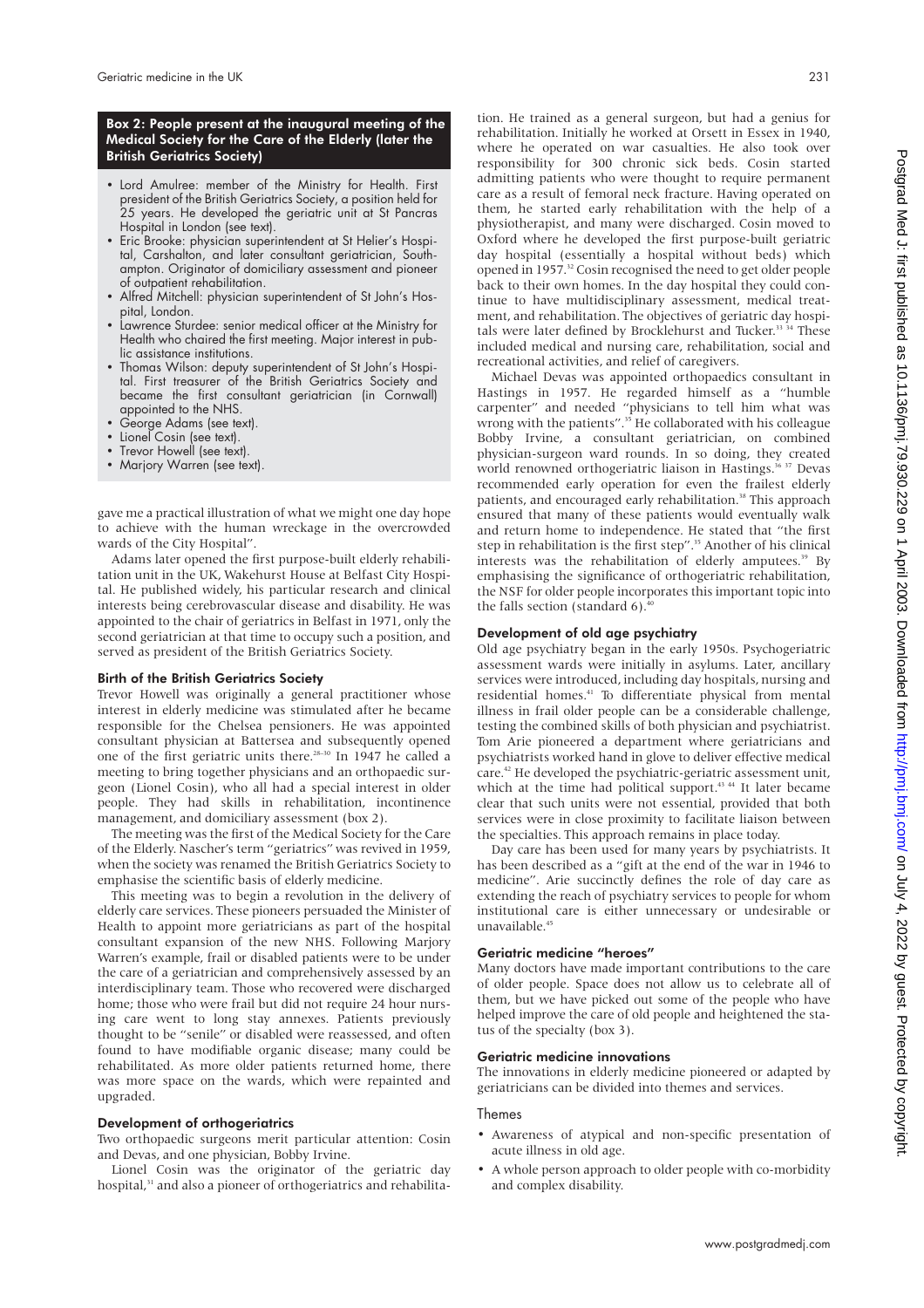# Box 3: "Heroes" of the specialty

#### **•** John Agate (1919–98)

Former consultant geriatrician in Bradford, he looked after 730 patients single handed and developed a psychogeriatric assessment unit. He moved to Ipswich and pioneered geriatrics in East Anglia, converting long stay services to acute medicine for older people with effective rehabilitation.<sup>46 47</sup>

# **•** William Ferguson Anderson (1914–2001)

The first professor of elderly medicine, he was appointed in Glasgow in 1965. A pioneer of geriatric outreach clinics, he established a famous partnership with the general practitioners of Rutherglen Health Centre.<sup>4</sup>

#### **•** John Brocklehurst (1924–)

Former Professor of Elderly Medicine, Manchester. An academic with a particular interest in the problems of incontinence. He has published very extensively and is the author of one of the leading textbooks of elderly medicine.<sup>49</sup>

# **•** Hugo Droller (1909–95)

The first consultant geriatrician appointed in Leeds in 1950, he was initially responsible for 1300 patients. His approach to rehabilitation using a gymnasium was unique. He introduced occupational therapy and instituted outpatients clinics. Another innovation was a relatives' clinic.<sup>50</sup>

# **•** Bernard Isaacs (1924–95)

Former Professor of Elderly Medicine, Birmingham. He was particularly interested in the rehabilitation of stroke patients and pioneered stroke unit development. He described the "giants" of geriatrics: instability, immobility, intellectual impairment, and incontinence.<sup>5</sup>

# •Eluned (Lyn) Woodford-Williams (1913–84)

Consultant geriatrician who with her senior colleague Oscar Olbrich established geriatric services in Sunderland in the 1950s, with an emphasis on the need for acute intervention. Pioneered age based care admitting all patients over 65 years irrespective of needs for comprehensive geriatric assessment.<sup>54</sup>

- Interdisciplinary team working and comprehensive geriatric assessment.
- The central importance of rehabilitation.
- Recognition of caregivers' stress; respite care.
- The teaching of geriatric medicine to medical undergraduates.

# Services

- Multidisciplinary case conference.
- Geriatric day hospital.
- Domiciliary visits (visits by a geriatrician to a patient at home at the request of the general practitioner).
- Community geriatrics.
- Outreach clinics in general practitioner surgeries.
- Old age psychiatry.
- Orthogeriatric liaison.
- Stroke rehabilitation units and services.
- Specialty clinics—for example, falls, parkinsonism, stroke.
- Rapid assessment clinics.

# Box 4: Recommendations, Royal College of Physicians of London, 1977<sup>57</sup>

- General medical and geriatric facilities to be integrated.
- Physicians in training appointed as general physicians with an interest in elderly medicine.
- Multidisciplinary approach to elderly care.
- Undergraduate and postgraduate training in elderly care of every doctor.
- Elderly medicine to become component of MRCP syllabus. • Increased involvement of general practitioners in the medi-
- cine of old age.
- Local authority residential care review. • Review of elderly mental health services.

# The 1960s and 1970s: expansion and antipathy

Remarkable improvements occurred in the medical care of patients who were managed on geriatric units. There was a rapid increase in the number of consultant geriatrician appointments in the 1960s. From a total of four geriatricians in 1947, there were over 300 by 1973, many from overseas. Academic departments became established. The first chair of geriatric medicine was established in 1965 in Glasgow.<sup>48</sup>

Despite the increase in numbers of geriatricians, there were still staffing problems. Some general physicians questioned the need for a separate specialty; it was sometimes considered a specialty to turn to for those doctors who could not make the grade elsewhere. Some believed that geriatrics was a third rate specialty, with an inferior status (echoing the image of a "workhouse doctor"<sup>55</sup>). This antipathy to geriatrics was reflected in negative attitudes on the part of many trainees, who regarded a post in geriatrics with disdain. Medical students were not inspired by the image of geriatrics. One student however questioned this, and asked why so many students and doctors failed to see the exciting potential of the specialty.<sup>5</sup>

# C. INTEGRATION OF GERIATRICS WITH GENERAL MEDICINE

In 1977 a Royal College of Physicians of London working party addressed the many concerns about the future of geriatric medicine.57 It acknowledged problems of recruitment, future development, long stay care, and acute hospital medicine. Geriatricians had been increasingly sharing the work of general physicians in the 1970s, participating in acute unselected general medicine take, and continuing care of young general medical inpatients.

The call for integration with general medicine came when services for elderly people had evolved into one of three models:

(1) Traditional or needs based, where geriatricians take selected referrals from other consultants, with a view to rehabilitation, or, if appropriate, placement in long term care.

(2) Age defined care (irrespective of patients' needs) based on an arbitrary age cut off (usually 75 years and over).

(3) Geriatric services fully integrated with general medicine.

Integration was first introduced in Newcastle upon Tyne in 1973. Evans described a system of three reception units accepting all patients irrespective of age.<sup>58</sup> Each unit was staffed by a consultant physician, one of which had a specialist interest in elderly medicine. All patients had full access to diagnostic facilities for their acute care, and if required could be referred to the geriatrician who had access to all rehabilitation services (box 5).

Bagnall *et al* described their experience of one of the first successful age defined comprehensive models of care.<sup>59</sup> This model was introduced in Hull in 1970 (box 6). A single ward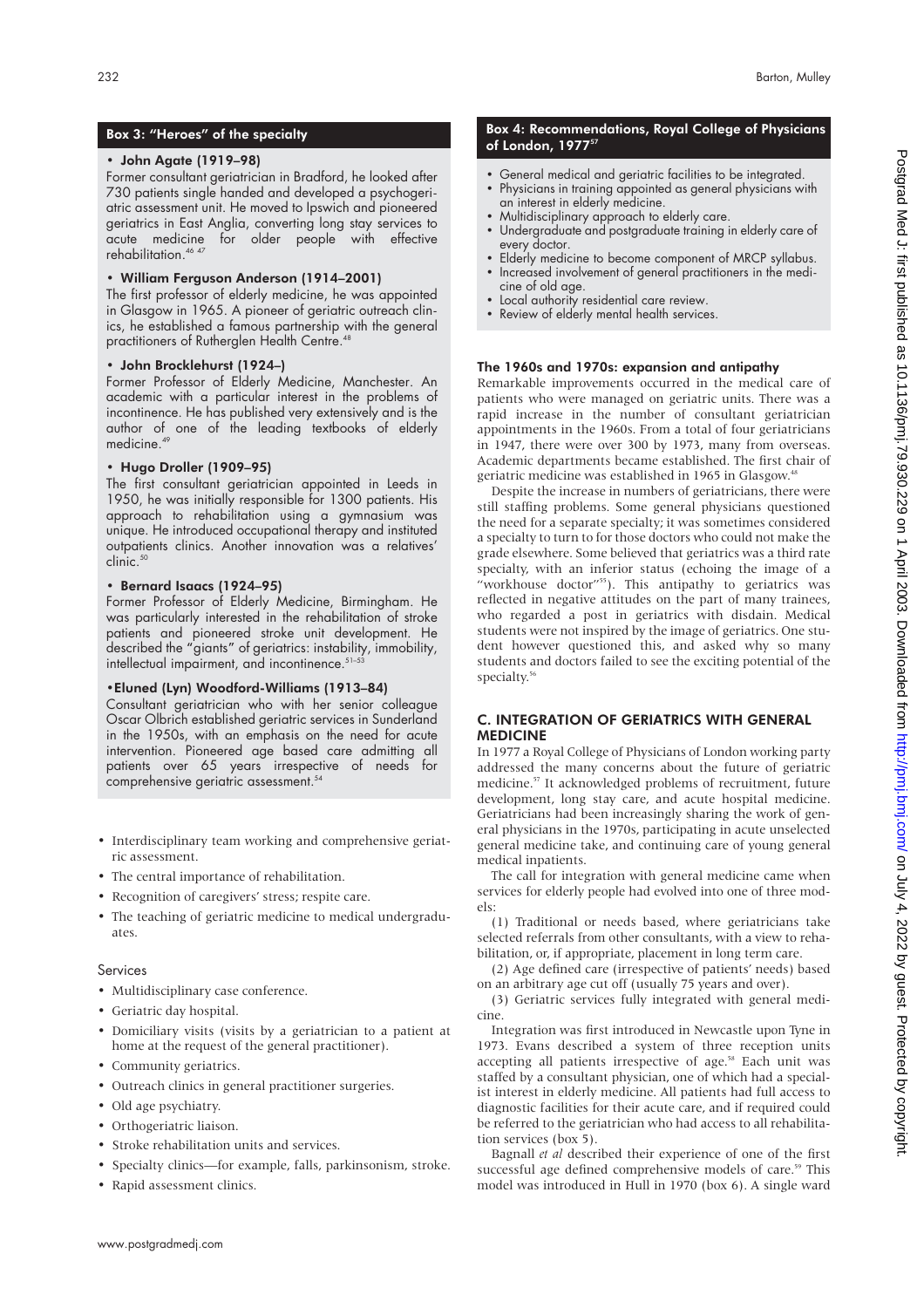#### Box 5: The benefits of Evans' model

- Transfers for rehabilitation kept to a minimum (inappropriate transfers avoided).
- All junior medical and nursing staff gain experience in looking after older people.
- Rotations between geriatrics and the other medical specialties.
- Good coordination of acute and rehabilitation services.
- Better access to diagnostic and therapeutic facilities for older patients.
- Single admission point for general practitioners.
- More efficient bed usage.
- Avoidance of professional isolation of consultant geriatrician.

#### Box 6: The Hull model of age defined care

- Mean length of stay reduced from 186 to <30 days.
- Discharges increased from 1532 to 4294 patients (over seven years).
- 20% reduction in patients requiring long term care.
- 8% of admission requests dealt with by outpatient clinic,
- social services, or day hospital treatment. • The need for dedicated long stay wards eliminated (these
- patients stayed in the ward of admission).
- Staff morale considerably improved.

dealt with all admissions over 75. This approach was successful in providing a highly efficient hospital service to many older people.

Protagonists of the age defined model argued that it was convenient and suited general practitioners and admitting junior doctors for placement of ill elderly patients in hospital with dedicated teams. The principal disadvantage is the exclusion of younger patients with complex disabilities. Proponents of the integrationist model argued that their patients had better access to specialist physician opinion and investigation. An argument against this model is the potential for geriatricians to become less interested in rehabilitation of disabled old people, and to concentrate on the demands of the acute general medical take. The debate for and against integration has continued and remains largely unresolved.

#### D. SOME CONTEMPORARY THEMES Community geriatrics

There are now calls for geriatricians to do more work outside hospital (50 years after Sheldon championed community geriatrics). Proponents of the "community geriatrician" suggest that this is the best way to coordinate prolonged effective rehabilitation of older people, rather than the shorter more intensive care in district general hospitals, with suboptimal aftercare.<sup>60</sup> Community geriatricians could ensure that assessment of older people outside hospital is truly comprehensive, being based on accurate diagnosis. They might be able to prevent some hospital admissions (though this has yet to be proved). Most UK trainees in geriatrics currently have little formal training in community geriatrics. (A recent survey of 268 specialist registrars in the UK showed less than half had visited a community hospital.<sup>61</sup>) For those trainees who wish to take up a community consultant post, changes will have to be made to the elderly medicine training curriculum to incorporate community training. Community geriatrics may de-skill geriatricians in acute care if too much time is spent outside hospital. General practitioners who would otherwise have been looking after these patients may feel it inappropriate for geriatricians to take up practice in primary care (though some would doubtless welcome a geriatrician's expertise, especially in nursing homes).

# National Service Framework for older people

NSFs set national standards and define service models for particular patient groups. The NSF for older people has several objectives which include removal of age based rationing of health care, provision of person centred care, the promotion of independence of older people, and arranging services to suit individual patient needs.40 The NSF also addresses other specific areas of elderly medicine such as falls, stroke medicine, and mental health. It is a response to the increasing number of older people requiring health care and with a decline in the number of acute medical beds for older people (about 25 000) since 1990. By 2031, there will be 18.6 million people over 60 years, and the number of those over 90 years old requiring health care will have doubled.<sup>62.63</sup> With the problems of age based rationing being increasingly reported,<sup>64</sup> action is needed to counter this injustice. The NSF details a 10 year plan to deal with these issues and champion the welfare of older people.

Though the intentions of the NSF are admirable, it has weaknesses. The most controversial issue is standard 3—intermediate care, which advocates the provision of integrated services, avoidance of " unnecessary" admission to long term or acute hospital care, and maximising independent living. Five thousand intermediate care beds are to be created. This approach (for which the evidence base is lacking) will require investment and could be at the expense of existing specialist rehabilitation units.<sup>65</sup> Closing down these beds might be a retrograde step. As Evans and Tallis point out, the word inappropriate (referring to hospital admission and bed occupancy of older people) is contentious and too readily attached to patients.<sup>65</sup> Many elderly patients who do not get admitted to hospital might benefit from admission and comprehensive geriatric assessment. If ill or disabled older people are diverted from hospital, they might not receive optimum investigation and treatment. An initiative that purports to remove ageism may itself foster ageist clinical practice.

#### Academic geriatrics

Every medical school now has a department of geriatric medicine. Many produce high quality research but as a specialty, geriatrics has not been as successful in groundbreaking research as other medical specialties. Part of this is because the nature of the subject and analysis of patients with complex conditions is more difficult than focused work on a single problem. The reductionist approach to research is not always appropriate here. A challenge is to research those important aspects of elderly care which are common but relatively neglected. The strengthening of geriatric research is now a prime objective of academic geriatricians.

# **CONCLUSION**

Geriatrics has a come a long way since the days of workhouse medicine. Services for elderly people have improved beyond recognition in the decades since the British Geriatrics Society began. There is still much to be done, but there has possibly never been a better time to be old and ill or disabled in the UK. Geriatric medicine has built on the principles and practice of Marjory Warren and other pioneers. The negative views of the specialty have been replaced by optimism. The specialty's many strengths include multidisciplinary team working, comprehensive geriatric assessment, improved hospital environments for many older people, earlier intervention to investigate, treat and, wherever possible, to rehabilitate older people and discharge them to their own homes.

# MULTIPLE CHOICE QUESTIONS (ANSWERS AT END OF REFERENCES; TRUE (T)/FALSE (F))

Q1. The term geriatrics originates from two Greek words: *iatros*, a surgeon and *geros*, an old man.

Postgrad Med J: first published as 10.1136/pmj.79.930.229 on 1 April 2003. Downloaded from http://pmj.com/ on July 4, 2022 by guest. Protected by copyright on July 4, 2022 by guest. Protected by copyright. <http://pmj.bmj.com/> Postgrad Med J: first published as 10.1136/pmj.79.930.229 on 1 April 2003. Downloaded from